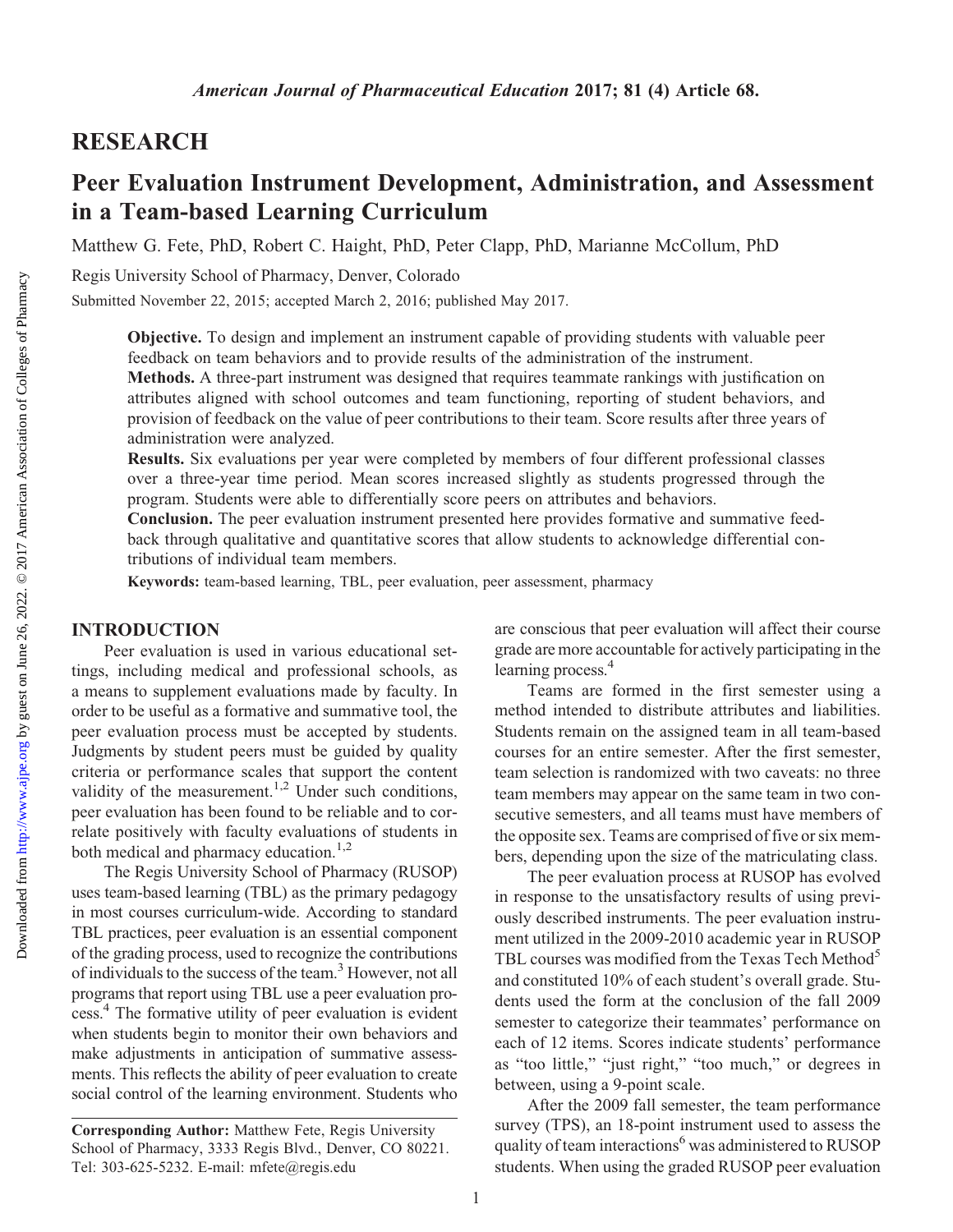Downloaded from

instrument, six out of 10 teams gave every one of their team members a perfect score. In contrast, no teams received perfect scores on the ungraded TPS. Written comments on the RUSOP peer evaluation instrument were consistent with the TPS results, such that students identified opportunities to improve team interactions despite submitting perfect numerical scores. These conflicting findings suggest that students are able to discern effective team member performance, yet are not willing to provide quantitative evaluations that would negatively affect a team member's overall grade.

Data obtained fromthe TPS and peer evaluation form – in combination with feedback from student assessment, governance groups, and one-on-one faculty advising interactions – confirmed widespread reluctance among students to critically score the 12-item RUSOP peer evaluation instrument because of the potential for negatively impacting a fellow student's grade. "Straight-lining" of student peer evaluation scores led to inflation of the student's grades, which gave cause to drop the grade weight from 10% in the fall semester to 2% the following spring. The instrument's inability to capture qualitative feedback from peers made it difficult for students to identify areas for improvement and led to the decision to create a new instrument for the 2010-2011 academic year.

We present this new instrument and discuss the results collected from utilizing the new process for three full academic years, and provide results of validation studies.

## **METHODS**

A task force was assembled with representative faculty members from the curriculum, assessment, and student affairs standing committees. The overall goal of the task force was to create a process to identify differential behavior and effort among students within a team while also providing a template for students to give and receive peer-to-peer feedback. Student representation on the task force was equal to that of faculty to achieve the greatest level of student engagement possible. Three behaviors – principled, supportive, and responsible – were identified as well-aligned with our school's mission and deemed valuable to team formation, cohesiveness, and effectiveness. These behaviors were defined with respect to teamwork and provided the structure for the creation of the instrument.

The new peer evaluation process created by the task force includes student education on peer assessment, a three-part instrument, and a protocol for administering both a formative (midterm) and summative (end of term) peer evaluation. The process includes a mandatory review of the formative results with each student's assigned faculty adviser. During orientation, each incoming class receives a presentation delivered by a student representative to educate students on team dynamics and the value of peer feedback. Included is a team application activity that provides practice in the recognition and assessment of common team behaviors. The session concludes with a facultyfacilitated skit that exhibits "effective" and "blocking" team member behaviors.

The evaluation instrument developed by RUSOP (Table 1) contains three parts: a forced-ranking table with the categories of responsible, supportive, and principled; a behavioral checklist, including beneficial and harmful behaviors; and required comments, including one positive statement and one statement that is intended to bring improvement in a given area.

The categories included in the forced ranking matrix are three qualities (responsible, supportive, and principled) that are highly valued at our university. To guide each student's selections, these are defined on the instrument as follows. A "responsible" teammate arrives to class on time and is well-prepared, always completes his or her share of the work, is reliable and loyal to the team's goals, etc.; a "supportive" teammate cooperates with team members, listens to others' opinions and ideas, reflects on the team's progress, is sensitive to others' needs, etc. A "principled" teammate strives to learn more than the bare minimum, encourages integrity and honesty, shows respect to all team members, is self-confident to the benefit of the team, etc.

The three qualities are additionally assessed using behaviorally anchored statements, as described in Part 2 below. All teammates are ranked in descending order for each category according to their ability to exhibit characteristic qualities, such that the teammate who best exemplifies the category is given the top ranking. The student must rank every teammate for each category, and no two teammates may receive the same ranking. In the event that a team has six members, the score of 4 is used twice, which provides an additional middle score to be assigned. The student is required to justify the top and bottom rankings in each category with descriptive statements and is awarded points toward their own peer evaluation for doing so.

Part 2 consists of a checklist of behaviors that relate to interactions within the team. The student completes the checklist for each teammate and checks any statements that apply to that teammate's observed behaviors. When checked, behavior statements may influence the score positively, negatively, or not at all. Some of these behavioral statements refer to the qualities assessed in Part 1 and allow for a measure of internal consistency for the instrument. For example, a teammate who "frequently solicits the opinions of her or his teammates" is considered a supportive teammate. Accordingly, the rankings in Part 1 also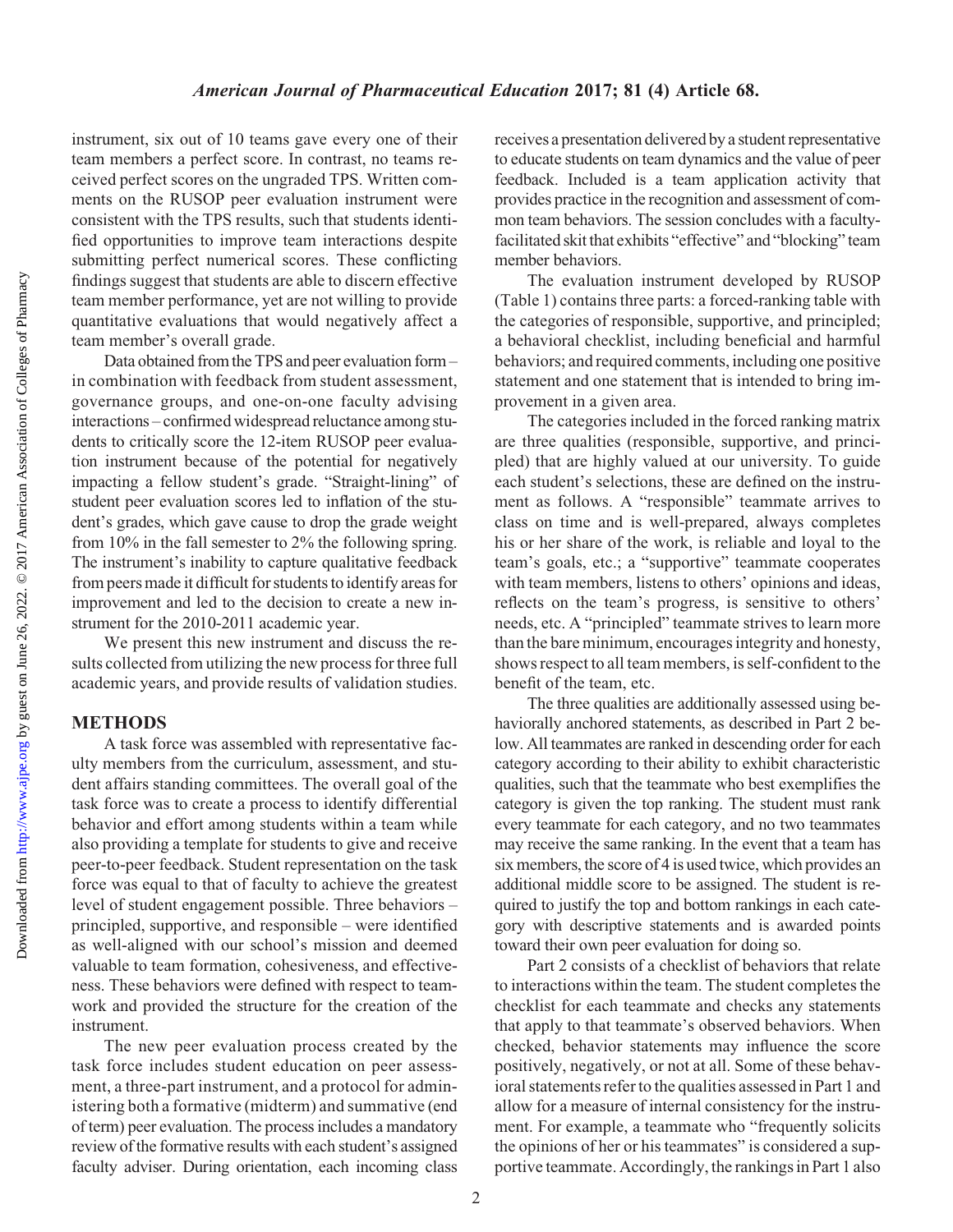|                    |                         | Table 1. Description of Peer Components and Scoring                                                          |                                                                                                                    |                                                                                                                                                                               |
|--------------------|-------------------------|--------------------------------------------------------------------------------------------------------------|--------------------------------------------------------------------------------------------------------------------|-------------------------------------------------------------------------------------------------------------------------------------------------------------------------------|
| <b>Section of</b>  |                         | Sub-Area                                                                                                     |                                                                                                                    |                                                                                                                                                                               |
|                    | <b>Peer Evaluation</b>  | <b>Within Each Part</b>                                                                                      | <b>Points</b>                                                                                                      | <b>Scoring</b>                                                                                                                                                                |
| Part 1             | Forced<br>Ranking       | Principled                                                                                                   | Score of 0, 2, 4, or 6<br>(All received scores<br>averaged)                                                        | Received average scores from three<br>areas averaged for a total possible<br>score of 6                                                                                       |
|                    |                         | Supportive                                                                                                   | Score of 0, 2, 4, or 6<br>(All received scores<br>averaged)                                                        |                                                                                                                                                                               |
|                    |                         | Responsible                                                                                                  | Score of 0, 2, 4, or 6<br>(All received scores<br>averaged)                                                        |                                                                                                                                                                               |
|                    |                         | Comments for each high and low score                                                                         | 1 point per comment<br>given to each<br>teammate (Total of 6<br>points)                                            | Forced ranking comment score is<br>included into total comment score                                                                                                          |
| Part 2             | Behavioral<br>Checklist | Behavior 1. Encourages the team to<br>use problem-solving techniques<br>(Positive)                           | All students begin with 3 points, then<br>each behavior is averaged and the<br>sum of the 6 averaged behaviors are |                                                                                                                                                                               |
|                    |                         | Behavior 2. Freely accepts and gives<br>criticism to team members in<br>a professional manner (Positive)     | Score of 0 or 1                                                                                                    | added to the 3 for a total score of 6.                                                                                                                                        |
|                    |                         | Behavior 3. Frequently chooses the<br>least difficult problem to work on<br>(Negative)                       | Score of 0 or -1                                                                                                   |                                                                                                                                                                               |
|                    |                         | Behavior 4. Frequently solicits the<br>opinions of her or his teammates<br>(Positive)                        | Score of 0 or 1                                                                                                    |                                                                                                                                                                               |
|                    |                         | Behavior 5. Has made unprofessional<br>or insensitive remarks about others<br>(Negative)                     | Score of 0 or -1                                                                                                   |                                                                                                                                                                               |
|                    |                         | Behavior 6. Occasionally arrives to<br>class a few minutes after the<br>beginning of the activity (Negative) | Score of 0 or -1                                                                                                   |                                                                                                                                                                               |
|                    |                         | Behavior 7. Often refuses to change his<br>or her opinion to agree with the<br>majority (Neutral)            | Worth 0 points                                                                                                     | Distractors, worth 0 points                                                                                                                                                   |
|                    |                         | Behavior 8. Waits until everyone else<br>has spoken before revealing his or<br>her opinion (Neutral)         | Worth 0 points                                                                                                     |                                                                                                                                                                               |
| Part 3             | Comments                | Comment 1. Subject is a benefit to our<br>team's performance when                                            | Worth 1 point per<br>comment given to<br>each teammate                                                             | All comments points are summed                                                                                                                                                |
|                    |                         | Comment 2. Subject could be more of<br>a benefit to our team's performance<br>$if. \n.$                      | Worth 1 point per<br>comment given to<br>each teammate                                                             |                                                                                                                                                                               |
| <b>Score</b>       | <b>Total Comment</b>    |                                                                                                              |                                                                                                                    | Scores from comments in Part 1 and<br>Part 3 are summed and then divided<br>by total possible comment points<br>and then multiplied by 8, for a total<br>possible score of 8. |
| <b>Total Score</b> |                         |                                                                                                              |                                                                                                                    | Sum of Part 1, Part 2, and Total<br>Comment Score, for a total possible<br>score of 20                                                                                        |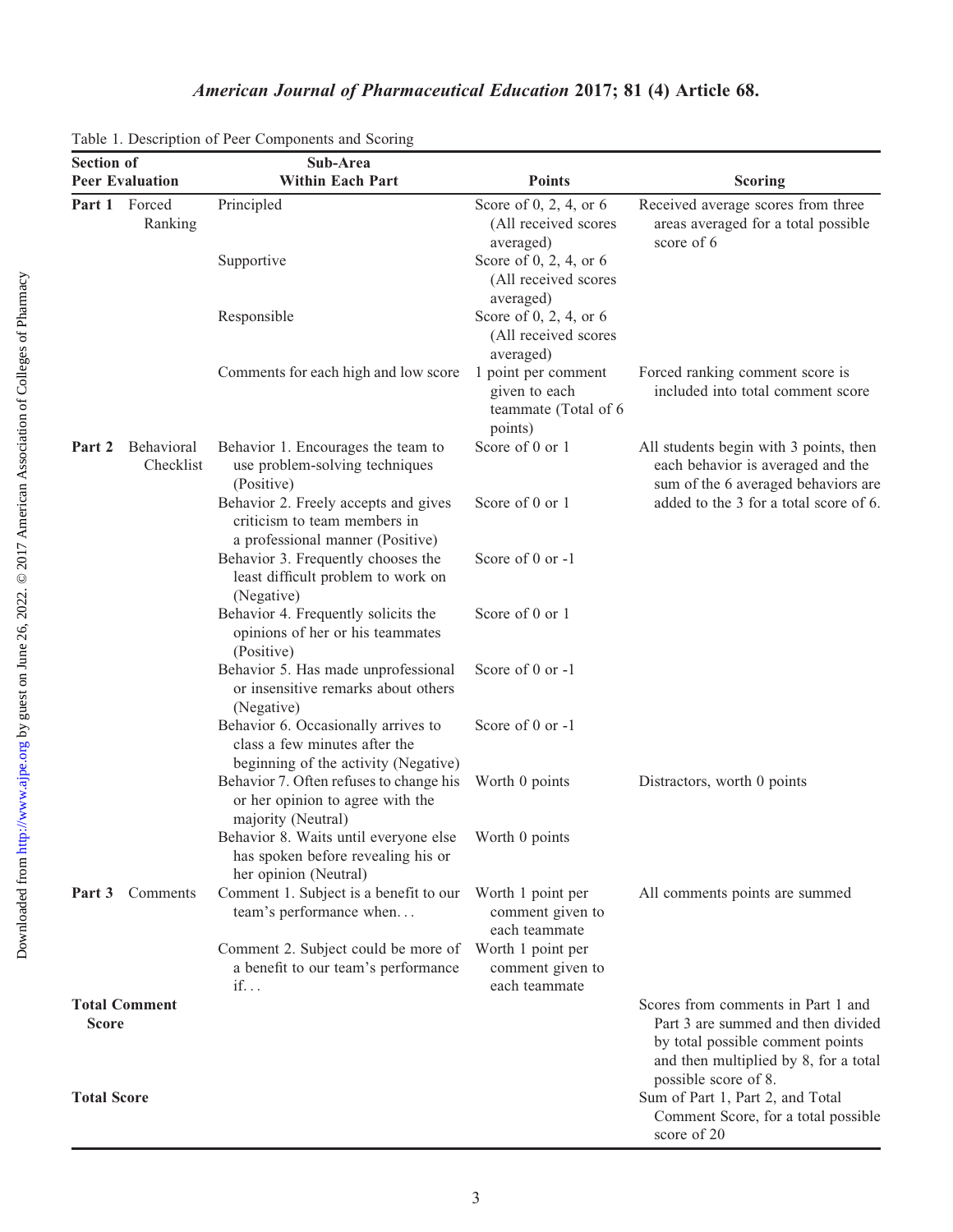are expected to be consistent with the checked behavioral statements in Part 2.

Part 3 is a prompted response with an open field to generate comments for constructive feedback. A student who completes prompts on all members' contributions to team performance receives points toward their own evaluation.

A student's score on the peer evaluation is calculated from the three parts of the instrument for a total of 20 possible points. The forced ranking section can generate a total possible score of 6 points. Students can receive a 0, 2, 4, or 6 from each teammate on each of the three qualities. The student receives an average score for each of the three qualities and a single score that represents their individual average of all qualities. Teams generally have only five members, but those teams having six members are directed to use the score "4" twice in their rankings.

The behavioral checklist in Part 2 is worth a total of 6 points, and all students begin with a baseline point value of 3 points. The checklist contains statements that describe three positive behaviors worth 1 point each, three negative behaviors worth -1 point each, and two additional statements worth 0 points each. Each behavior score is averaged, then the sum of all behaviors is added to the baseline points. Students are blinded as to the scoring value of each statement.

In the comments section (Part 3), students are prompted to describe ways in which teammates benefit team performance and ways in which they can provide greater benefit. The points from these prompted comments combined with the points awarded for the comments required to justify the high and low ranking in Part 1 are normalized to a total point value of 8. An evaluator who provides these two comments for each of their teammates, in addition to providing justification comments for the highest and lowest rankings in Part 1, receives 8 points toward their own peer evaluation grade. The substance of these comments are not analyzed; students receive points regardless of content. The total score of the instrument is the sum of Parts 1 and 2, and the total comment score, for a total possible score of 20.

Students complete the formative peer evaluation in the first few weeks of a new academic semester. Students are then required to meet with their faculty advisers to discuss areas in which the student has been a benefit to their team and areas where improvement is needed to provide a higher benefit to the team. Adviser-mediated review dictates that peer feedback is anonymously presented to students and assists students with identifying areas for growth.

The formative peer evaluations allow students to witness how the evaluation will be translated into a grade and plan changes to their behavior before the summative evaluation takes place. This practice is consistent with reports demonstrating that when students receive thoughtful comments by peers in a timely and confidential manner, along with support from advisers, they find the process powerful, insightful, and instructive.<sup>7</sup>

The summative evaluation administered at the end of each course represents 10% of individual student grades in all TBL courses. These results are presented to students through their faculty advisers to aid in the continual development of the individual's ability to function on a team. It should be noted that RUSOP courses are eight weeks and, therefore, there are two courses per semester. As such, there are three administrations of peer evaluation in each semester, one formative evaluation at the beginning of the first course, and a summative evaluation after the completion of each individual course (Figure 1).

To assess peer evaluation scores, a data set was assembled that included RUSOP students in the first to third year of pharmacy school from the academic years 2010- 2011 to 2012-2013. These data included all formative and summative peer evaluations from fall and spring semesters, a total of six administrations per year. Variables were added to the data to identify the student being evaluated, the evaluator, the evaluation type, and the student's class. Validation studies excluded the first year of data to alleviate any potential anomalies that may result from administration of a new instrument.

In examining the distribution of grades using the forced ranking section, it was important to analyze trends within each academic year and among the six evaluations given to each class.There was an initial concern that over time individual teams would collaborate to "game the system" and begin to distribute rankings evenly across all team members.

Individual scores on the forced ranking and behavioral checklist portions of the instrument were categorized as above average, average, or below average based on the distribution of scores. Standard deviations and means were calculated by class for each peer evaluation.



 $\blacktriangledown$  = Administration of formative evaluation

 $\triangleq$  = Administration of summative evaluation

 $\bullet$  = Formation of new TBL teams

Figure 1. Peer Evaluation Administration Timeline.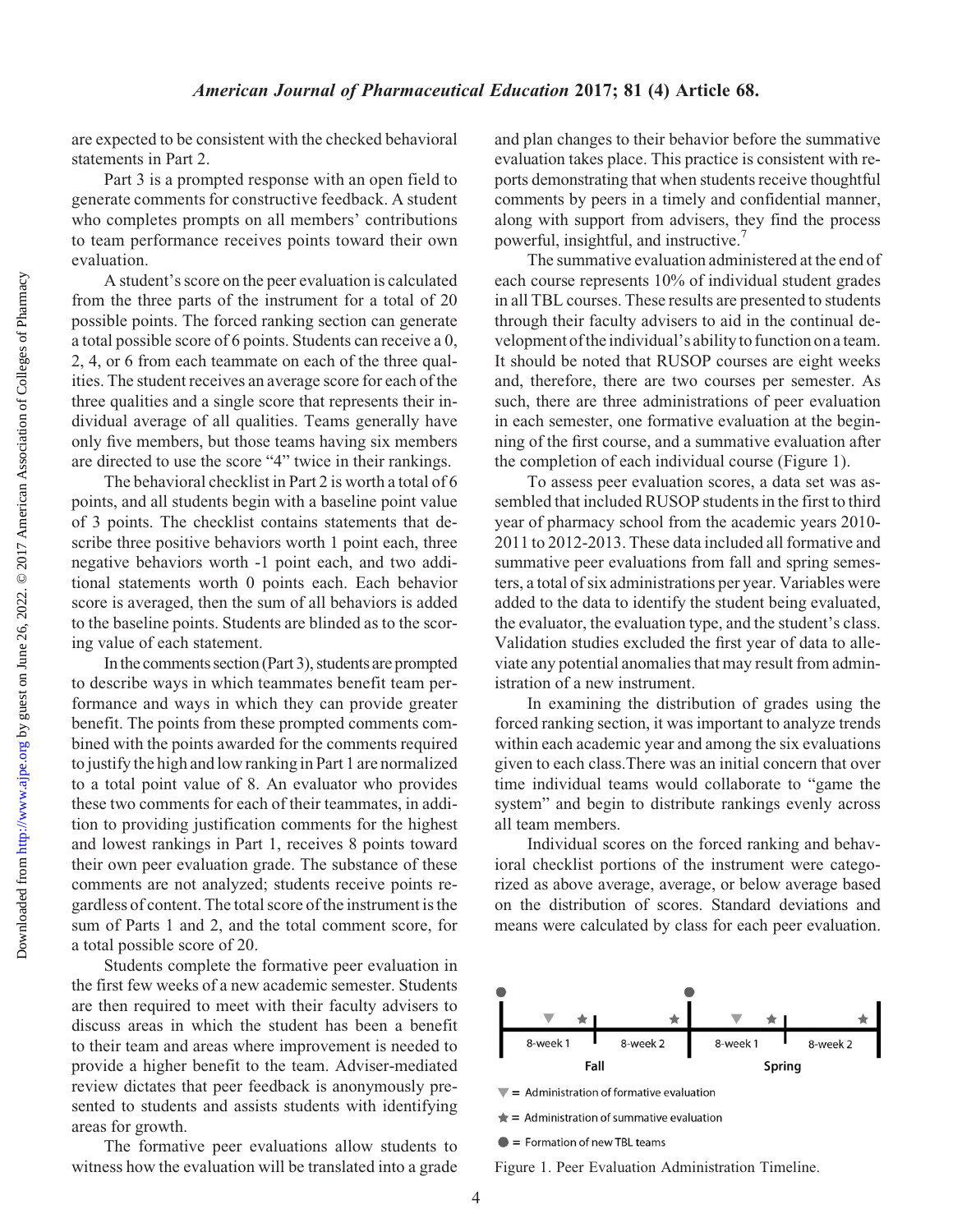Scores falling between  $-1$  and  $+1$  standard deviation of the mean were classified as average.

Scores greater than one standard deviation under or over the mean were classified as above or below average scores, respectively. These classifications were used to determine the percent distribution of scores. As the third part of the evaluation form is qualitative, data acquired from this part were not used to determine inter-team discrimination.

A structural validity test was conducted on the peer evaluations using a qualitative, grounded theory approach to compare the comments given in the forced ranking section of the instrument to the numerical score given in the same section. This test ensures that when an evaluator ranks a particular student as either the most or least principled/supportive/responsible of the team, they are justifying that ranking with a comment that matches. A codebook was established a priori to determine comment match and not match with the traits. One of the researchers used this codebook to analyze the qualitative data. To be considered a match, a comment was required to provide additional feedback consistent with the most or least ranking among the team's members for each of the three traits: principled, supportive, and responsible. A comment match was indicated with a dummy variable, where 1 equals a match in which the comment supported the ranking of most or least principled/supportive/responsible, and a 0 indicated the comment did not match the ranking. Comments that simply stated the word "principled," "supportive," or "responsible" with no explanation, those that said all team members were equal, and comments indicating scores were randomly assigned were designated as not a match with the traits.

A content validity test was conducted to correlate the subject's scores with that of the individual's attributes.<sup>7</sup> Because a subject is evaluated within each administration of the peer evaluation by each member of his/her team, that subject will have multiple ratings for each part. An Intraclass Correlation Case 3 (ICC[3,k]) analysis was conducted to measure the rater reliability of the mean of the forced ranking section (ie, the three attribute categories and the total score for Part 1) and the behaviors checklist (ie, the value of each of the six behaviors and the total score for Part 2) of the peer evaluation instrument.<sup>8,9</sup> We utilized an ICC[3, $\kappa$ ] model taking the form of:

$$
X_{ij} = \mu + a_i + b_j + (ab)_{ij} + \epsilon_{ij}
$$
 (1)

Where  $\mu$  is the overall population mean of the ratings;  $a_i$  is the difference from  $\mu$  of the mean of rater *i*'s ratings;  $b_i$  is the difference from  $\mu$  of subject j's mean rating; ab<sub>ij</sub> is the difference in rater *i*'s rating tendency; and  $\epsilon$  is the error term.

An  $ICC[3,\kappa]$  was conducted on each of the peer evaluation results; coefficients and confidence intervals were reported for each item. An a priori coefficient estimate of .30 or higher was selected as being a fair strength of agreement between raters.<sup>10</sup>

## **RESULTS**

Approximately 4,950 observations were made for  $\sim$ 275 students completing six evaluations per year. The number of students receiving average scores in the first year was approximately 73%, increasing to approximately 80% in the third year of administration (Figure 2). There has been consistency in scores in the forced ranking part over three years  $(AY 2010-2011, x=3,$ max=5.5, min=0.7, SD=0.6; AY 2011-2012,  $x=3$ , max=5.5, min=0, SD=0.5; AY 2012-2013,  $x=3.1$ , max=6, min=0,  $SD=0.7$ .

Of note in the behavioral checklist scores was the trend upward of the overall mean as the instrument aged from year 1 to year 3 (AY 2010-2011,  $x=5.5$ , max=6, min=3.3, SD=0.5; AY 2011-2012,  $x=5.6$ , max=6, min=2.5, SD=0.5; AY 2012-2013,  $x=5.6$ , max=6,  $min=2$ , SD=0.5). A direct result of an increased mean is that the number of students who fell into the average score category increased over time.

In examining the structural validity of Part 1 of the peer evaluation instrument, differences exist between the percent match between comments and rankings for those ranked as most and those ranked as least (Table 2). For rankings of least, comments matched rankings 41.2% to 65.3% across all evaluations. When the evaluator ranked the subject as most, comments matched rankings 82.1% to 91.1% across all evaluations.

The  $ICC[3,\kappa]$  results for Part 1, forced ranking, of the peer evaluations demonstrate different levels of agreement among raters for each of the three attributes that constitute Part 1 of the peer evaluation (Table 3). The principled and supportive attributes have ICC coefficient estimates that are, on average, well below .30 for the six peer evaluations conducted during the two observed academic years.

The responsible attribute demonstrates more promising coefficient estimates that are at least above a .3, with a majority of the six evaluations nearing or exceeding a level of .5. The coefficient estimates for the total score for Part 1 of the evaluation also demonstrate higher agreement. However, it looks as if these levels might be confounded by the responsible attribute.

The ICC $[3,\kappa]$  analysis of Part 2, the behavioral checklist, produced coefficient estimates for the positive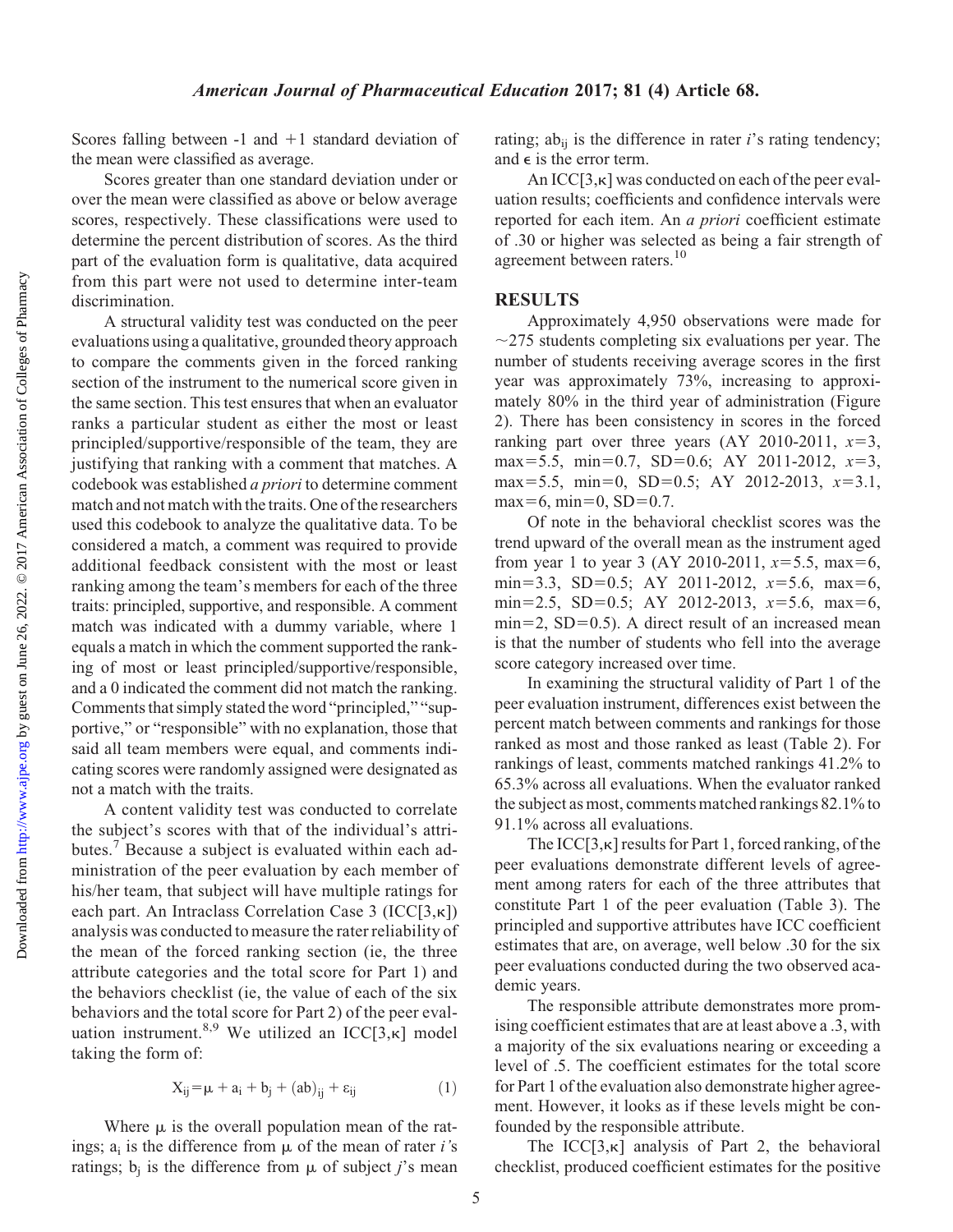|                   |                                                |                                 | 2011/2012                                      |                                 | 2012/2013                                      |                                 |                                                |                                 |  |
|-------------------|------------------------------------------------|---------------------------------|------------------------------------------------|---------------------------------|------------------------------------------------|---------------------------------|------------------------------------------------|---------------------------------|--|
|                   | <b>Principled Comment</b><br>Match. Score of 0 |                                 | <b>Principled Comment</b><br>Match. Score of 6 |                                 | <b>Principled Comment</b><br>Match. Score of 0 |                                 | <b>Principled Comment</b><br>Match. Score of 6 |                                 |  |
| <b>Evaluation</b> | <b>Comment</b><br><b>Match</b><br>(count)      | <b>Comment</b><br>Match $(\% )$ | <b>Comment</b><br><b>Match</b><br>(count)      | <b>Comment</b><br>Match $(\% )$ | <b>Comment</b><br><b>Match</b><br>(count)      | <b>Comment</b><br>Match $(\% )$ | <b>Comment</b><br>Match<br>(count)             | <b>Comment</b><br>Match $(\% )$ |  |
| Formative         | 91                                             | 49.7                            | 167                                            | 83.9                            | 132                                            | 60.0                            | 198                                            | 86.5                            |  |
| Summative 1       | 97                                             | 50.8                            | 180                                            | 90.0                            | 89                                             | 54.3                            | 144                                            | 85.7                            |  |
| Summative 2       | 89                                             | 46.8                            | 174                                            | 86.6                            | 142                                            | 63.1                            | 200                                            | 87.7                            |  |
| Formative         | 77                                             | 41.2                            | 166                                            | 85.1                            | 119                                            | 53.4                            | 186                                            | 83.4                            |  |
| Summative 1       | 82                                             | 43.9                            | 168                                            | 86.2                            | 129                                            | 57.3                            | 200                                            | 88.9                            |  |
| Summative 2       | 91                                             | 48.7                            | 162                                            | 83.1                            | 135                                            | 60.5                            | 186                                            | 82.3                            |  |
|                   | Responsible Comment<br>Match. Score of 0       |                                 | Responsible Comment<br>Match. Score of 6       |                                 | Responsible Comment<br>Match. Score of 0       |                                 | Responsible Comment<br>Match. Score of 6       |                                 |  |
| Evaluation        | Comment                                        | Comment                         | Comment                                        | Comment                         | Comment                                        | Comment                         | Comment                                        | Comment                         |  |
|                   | Match                                          | Match $(\% )$                   | Match                                          | Match $(\% )$                   | Match                                          | Match $(\% )$                   | Match                                          | Match $(\% )$                   |  |
|                   | (count)                                        |                                 | (count)                                        |                                 |                                                | (count)                         |                                                | (count)                         |  |
| Formative         | 97                                             | 52.2                            | 177                                            | 88.5                            | 143                                            | 63.6                            | 202                                            | 90.6                            |  |
| Summative 1       | 102                                            | 54.6                            | 184                                            | 91.1                            | 91                                             | 53.9                            | 153                                            | 90.0                            |  |
| Summative 2       | 108                                            | 57.8                            | 181                                            | 90.5                            | 149                                            | 65.4                            | 197                                            | 85.3                            |  |
| Formative         | 79                                             | 41.8                            | 167                                            | 86.1                            | 113                                            | 51.1                            | 197                                            | 89.1                            |  |
| Summative 1       | 85                                             | 45.2                            | 171                                            | 86.8                            | 133                                            | 59.4                            | 199                                            | 88.4                            |  |
| Summative 2       | 101                                            | 53.4                            | 172                                            | 88.2                            | 128                                            | 56.9                            | 198                                            | 87.2                            |  |
|                   | <b>Supportive Comment</b><br>Match. Score of 0 |                                 | Supportive Comment<br>Match. Score of 6        |                                 | Supportive Comment<br>Match. Score of 0        |                                 | Supportive Comment<br>Match. Score of 6        |                                 |  |
| Evaluation        | Comment                                        | Comment                         | Comment                                        | Comment Not                     | Comment                                        | Comment                         | Comment                                        | Comment Not                     |  |
|                   | Match                                          | Match $(\% )$                   | Match                                          | Match $(\% )$                   | Match                                          | Match $(\% )$                   | Match $(\% )$                                  | Match $(\% )$                   |  |
|                   | (count)                                        |                                 | (count)                                        |                                 | (count)                                        |                                 |                                                |                                 |  |
| Formative         | 92                                             | 49.7                            | 172                                            | 86.00                           | 134                                            | 60.36                           | 197                                            | 88                              |  |
| Summative 1       | 94                                             | 48.5                            | 179                                            | 89.1                            | 102                                            | 60.7                            | 144                                            | 82.8                            |  |
| Summative 2       | 87                                             | 46.0                            | 179                                            | 89.5                            | 130                                            | 57.5                            | 198                                            | 86.5                            |  |
| Formative         | 85                                             | 45.7                            | 165                                            | 84.6                            | 122                                            | 55.0                            | 190                                            | 85.6                            |  |
| Summative 1       | 86                                             | 45.7                            | 166                                            | 84.7                            | 122                                            | 54.2                            | 183                                            | 83.2                            |  |
| Summative 2       | 86                                             | 45.5                            | 166                                            | 85.6                            | 128                                            | 57.1                            | 184                                            | 82.1                            |  |

Table 2. Comment-Score Match for Part 1 of the 2011/2012 and 2012/2013 Administration of the Peer Evaluation Instrument

behaviors at or above a .30 level of agreement between raters for all or most of the evaluations administered (Table 4). Four of 12 evaluations of performance on Behavior 1 yielded coefficient estimates below .30  $(r=.19; .15; .22; )$ .19), where the other eight evaluations had coefficient estimates between  $r = .32$  to .77. Four of 12 evaluations of performance on Behavior 2 yielded coefficient estimates that were below .30  $(r=.26; .09; .23; .25)$  with the remaining coefficient estimates between  $r=0.35$  and .75. Behavior 6 had the highest consistent coefficient estimate of  $r = .54$  to .82, with no evaluations with a coefficient below the a priori level.

Of the negative behaviors, 3, 4, and 5 indicate low levels of agreement between raters. Behavior 3 had coefficient estimates between  $r=-.11$  to .61, however six of the 12 estimates were below  $r=16$ . For behavior 4, nine of the 12 estimates were below the .30 level. Behavior 5

had seven of the 12 estimates below the .30 level with a range of  $r=-.05$  to .55.

#### DISCUSSION

The Regis University SOP faculty and student task force developed a novel peer evaluation instrument that provides authentic feedback to students to improve their contributions as team members. Further, the tool provides student-generated data regarding team member performance for use in determining student grades in a TBL environment. The analyses of peer evaluation scores presented here demonstrate that some students use the tool to differentiate between levels of student performance rather than game the system to maximize grades of fellow students independent of their performance. Finally, the process and instrument can be adapted for use for a variety of team sizes.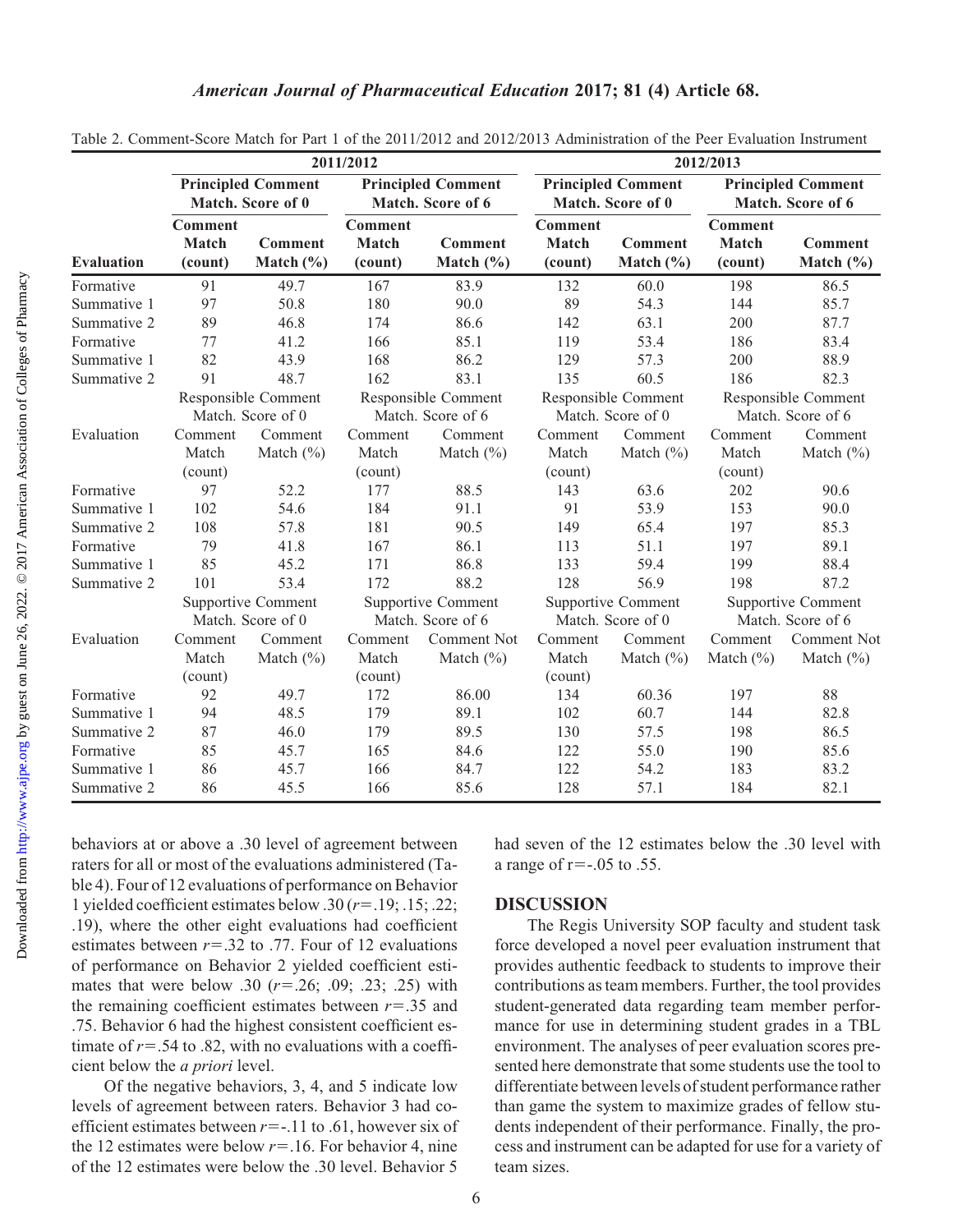|                |                   |             | 2011/2012 |                         |      | 2012/2013 |                         |      |  |
|----------------|-------------------|-------------|-----------|-------------------------|------|-----------|-------------------------|------|--|
|                | <b>Evaluation</b> |             | r         | 95% Confidence Interval |      | r         | 95% Confidence Interval |      |  |
| Principled     | Fall              | Formative   | 0.22      | 0.05                    | 0.37 | 0.28      | 0.14                    | 0.41 |  |
|                |                   | Summative 1 | $-0.02$   | $-0.23$                 | 0.17 | 0.03      | $-0.17$                 | 0.20 |  |
|                |                   | Summative 2 | $-0.07$   | $-0.29$                 | 0.13 | 0.34      | 0.22                    | 0.46 |  |
|                | Spring            | Formative   | $-0.10$   | $-0.33$                 | 0.11 | $-0.02$   | $-0.22$                 | 0.16 |  |
|                |                   | Summative 1 | 0.08      | $-0.12$                 | 0.25 | 0.16      | $-0.01$                 | 0.31 |  |
|                |                   | Summative 2 | 0.06      | $-0.14$                 | 0.24 | 0.03      | $-0.16$                 | 0.20 |  |
| Responsible    | Fall              | Formative   | 0.57      | 0.48                    | 0.65 | 0.63      | 0.56                    | 0.70 |  |
|                |                   | Summative 1 | 0.37      | 0.24                    | 0.49 | 0.34      | 0.21                    | 0.45 |  |
|                |                   | Summative 2 | 0.51      | 0.41                    | 0.60 | 0.56      | 0.47                    | 0.63 |  |
|                | <b>Spring</b>     | Formative   | 0.57      | 0.35                    | 0.57 | 0.43      | 0.32                    | 0.53 |  |
|                |                   | Summative 1 | 0.46      | 0.34                    | 0.56 | 0.56      | 0.47                    | 0.64 |  |
|                |                   | Summative 2 | 0.50      | 0.39                    | 0.59 | 0.52      | 0.43                    | 0.61 |  |
| Supportive     | Fall              | Formative   | 0.33      | 0.19                    | 0.45 | 0.36      | 0.23                    | 0.47 |  |
|                |                   | Summative 1 | 0.15      | $-0.02$                 | 0.31 | 0.15      | $-0.01$                 | 0.30 |  |
|                |                   | Summative 2 | 0.04      | $-0.16$                 | 0.22 | 0.19      | 0.04                    | 0.33 |  |
|                | <b>Spring</b>     | Formative   | 0.15      | $-0.04$                 | 0.31 | 0.25      | 0.10                    | 0.38 |  |
|                |                   | Summative 1 | 0.15      | $-0.04$                 | 0.31 | 0.22      | 0.07                    | 0.36 |  |
|                |                   | Summative 2 | 0.06      | $-0.13$                 | 0.24 | 0.04      | $-0.15$                 | 0.21 |  |
| Forced Ranking | Fall              | Formative   | 0.45      | 0.34                    | 0.56 | 0.67      | 0.60                    | 0.73 |  |
| (Total Score)  |                   | Summative 1 | 0.47      | 0.36                    | 0.57 | 0.32      | 0.19                    | 0.44 |  |
|                |                   | Summative 2 | 0.48      | 0.37                    | 0.57 | 0.55      | 0.46                    | 0.63 |  |
|                | <b>Spring</b>     | Formative   | 0.38      | 0.25                    | 0.50 | 0.41      | 0.29                    | 0.51 |  |
|                |                   | Summative 1 | 0.18      | 0.00                    | 0.34 | 0.09      | $-0.09$                 | 0.25 |  |
|                |                   | Summative 2 | 0.31      | 0.16                    | 0.44 | 0.28      | 0.14                    | 0.41 |  |

Table 3. Intraclass Correlation Case 3 (ICC[3,k]) of Part 1 of the Peer Evaluation Instrument

The highest score possible on Part 1 is 6 points, which represents half of the evaluation points awarded by peers. The lowest possible score on Part 1 is 0 points. Note that in order to receive a score of 6 or 0 points on Part 1, the student must be unanimously ranked at the top or bottom of every category by all teammates. Only exceptional ability or failure to demonstrate each of these characteristics will produce the highest or lowest scores.

If every student is perceived as contributing equally to team performance, all team members should receive a score of 3 points for Part 1, on average. Although this average score is only 50% of the total points possible for this part, when combined with points from other parts of the evaluation, it can result in a final score of 17 out of 20 (85%).

The forced ranking section of the new instrument requires students to differentiate teammates in the three qualities: responsible, supportive, and principled. These three categories derive from programmatic outcomes that reflect the Jesuit tradition of values-centered education focusing on personal development and leadership in the service of others. In addition, these qualities are related to team cohesiveness and effectiveness. Initial concern was voiced that students would strategically score teammates in this part such that all students on a team received

similar scores. However, the results show that some students are able to evaluate teammates differentially in terms of the three behavioral qualities measured by the instrument. This observation is supported by the fact that in each academic year the minimum score for this category is equal to or approximately zero and that the maximum for each academic year is between 5.5 and 6 (Figure 2).

Students appear willing to identify those peers who excel as teammates and also identify the few percentage of peers who need to improve considerably. The observation that students who have used the same instrument for consecutive evaluations do not appear to be evenly distributing scores such that all students receive similar grades further supports the conclusion that a large percentage of students are willing to score teammates based on performance.

The scores for Part 2 range from 0 to 6 points, representing the other half of the evaluation points awarded by peers. Any student who earns unanimous recognition for all three positive behaviors and no negative behaviors will receive 6 points. Any student who earns unanimous recognition for all three negative behaviors and no positive behaviors will receive 0 points. The baseline points are intended to avoid the possibility of generating an overall negative score, which would be difficult to interpret in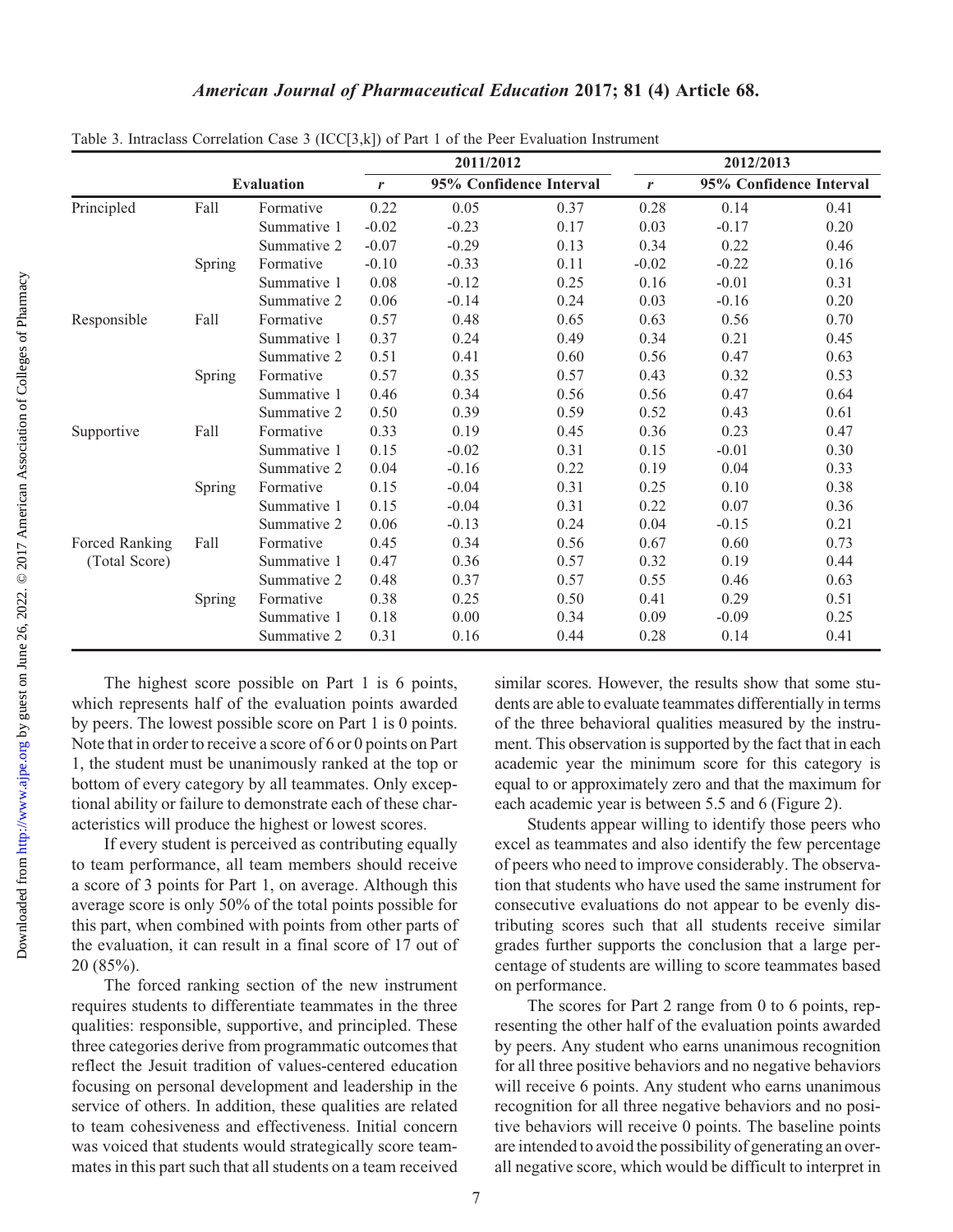|                             |        |                   | 2011/2012        |                         |      | 2012/2013 |                         |      |
|-----------------------------|--------|-------------------|------------------|-------------------------|------|-----------|-------------------------|------|
| <b>Rated Attribute</b>      |        | <b>Evaluation</b> | $\boldsymbol{r}$ | 95% Confidence Interval |      | r         | 95% Confidence Interval |      |
| Behavior 1. Encourages      | Fall   | Formative         | 0.32             | 0.18                    | 0.45 | 0.44      | 0.33                    | 0.54 |
| the team to use             |        | Summative 1       | 0.19             | 0.03                    | 0.34 | 0.73      | 0.68                    | 0.78 |
| problem-solving             |        | Summative 2       | 0.32             | 0.17                    | 0.44 | 0.15      | $-0.01$                 | 0.30 |
| techniques (Positive)       | Spring | Formative         | 0.77             | 0.72                    | 0.81 | 0.22      | 0.06                    | 0.35 |
|                             |        | Summative 1       | 0.35             | 0.21                    | 0.47 | 0.19      | 0.03                    | 0.33 |
|                             |        | Summative 2       | 0.45             | 0.33                    | 0.55 | 0.34      | 0.21                    | 0.45 |
| Behavior 2. Freely          | Fall   | Formative         | 0.26             | 0.11                    | 0.40 | 0.37      | 0.24                    | 0.48 |
| accepts and gives           |        | Summative 1       | 0.63             | 0.56                    | 0.70 | 0.61      | 0.53                    | 0.68 |
| criticism to team           |        | Summative 2       | 0.35             | 0.22                    | 0.47 | 0.39      | 0.27                    | 0.50 |
| members in a                | Spring | Formative         | 0.75             | 0.69                    | 0.80 | 0.09      | $-0.09$                 | 0.25 |
| professional manner         |        | Summative 1       | 0.34             | 0.20                    | 0.47 | 0.23      | 0.08                    | 0.37 |
| (Positive)                  |        | Summative 2       | 0.46             | 0.35                    | 0.56 | 0.25      | 0.11                    | 0.38 |
| Behavior 3. Frequently      | Fall   | Formative         | 0.03             | $-0.18$                 | 0.21 | $-0.01$   | $-0.20$                 | 0.17 |
| chooses the least           |        | Summative 1       | 0.12             | $-0.07$                 | 0.28 | 0.61      | 0.53                    | 0.68 |
| difficult problem to        |        | Summative 2       | 0.40             | 0.28                    | 0.51 | 0.16      | $-0.01$                 | 0.30 |
| work on (Negative)          | Spring | Formative         | $-0.11$          | $-0.34$                 | 0.11 | 0.37      | 0.24                    | 0.48 |
|                             |        | Summative 1       | $-0.11$          | $-0.34$                 | 0.10 | 0.38      | 0.26                    | 0.49 |
|                             |        | Summative 2       | 0.43             | 0.31                    | 0.54 | 0.36      | 0.23                    | 0.47 |
| Behavior 4. Frequently      | Fall   | Formative         | 0.11             | $-0.08$                 | 0.28 | 0.34      | 0.21                    | 0.46 |
| solicits the opinions of    |        | Summative 1       | 0.04             | $-0.16$                 | 0.22 | 0.48      | 0.37                    | 0.57 |
| her or his teammates        |        | Summative 2       | 0.26             | 0.11                    | 0.40 | 0.04      | $-0.15$                 | 0.20 |
| (Positive)                  | Spring | Formative         | 0.16             | $-0.02$                 | 0.32 | 0.21      | 0.11                    | 0.38 |
|                             |        | Summative 1       | 0.01             | $-0.20$                 | 0.20 | 0.13      | $-0.04$                 | 0.28 |
|                             |        | Summative 2       | 0.02             | $-0.19$                 | 0.21 | 0.31      | 0.18                    | 0.44 |
| Behavior 5. Has made        | Fall   | Formative         | 0.04             | $-0.16$                 | 0.22 | 0.22      | 0.06                    | 0.35 |
| unprofessional or           |        | Summative 1       | 0.18             | 0.01                    | 0.33 | 0.34      | 0.21                    | 0.46 |
| insensitive remarks         |        | Summative 2       | 0.27             | 0.12                    | 0.41 | 0.55      | 0.46                    | 0.63 |
| about others                | Spring | Formative         | 0.34             | 0.20                    | 0.46 | 0.06      | $-0.13$                 | 0.22 |
| (Negative)                  |        | Summative 1       | 0.22             | 0.05                    | 0.37 | $-0.05$   | $-0.26$                 | 0.13 |
|                             |        | Summative 2       | 0.30             | 0.15                    | 0.43 | 0.36      | 0.24                    | 0.47 |
| Behavior 6. Occasionally    | Fall   | Formative         | 0.54             | 0.44                    | 0.63 | 0.68      | 0.62                    | 0.74 |
| arrives to class a few      |        | Summative 1       | 0.61             | 0.52                    | 0.68 | 0.68      | 0.62                    | 0.74 |
| minutes after the           |        | Summative 2       | 0.70             | 0.63                    | 0.75 | 0.82      | 0.78                    | 0.85 |
| beginning of the            | Spring | Formative         | 0.75             | 0.69                    | 0.79 | 0.66      | 0.60                    | 0.72 |
| activity (Negative)         |        | Summative 1       | 0.66             | 0.58                    | 0.72 | 0.66      | 0.60                    | 0.72 |
|                             |        | Summative 2       | 0.73             | 0.67                    | 0.78 | 0.75      | 0.70                    | 0.79 |
| <b>Total Behavior Score</b> | Fall   | Formative         | 0.27             | 0.11                    | 0.41 | 0.57      | 0.49                    | 0.65 |
|                             |        | Summative 1       | 0.47             | 0.36                    | 0.57 | 0.57      | 0.49                    | 0.65 |
|                             |        | Summative 2       | 0.32             | 0.18                    | 0.45 | 0.36      | 0.24                    | 0.48 |
|                             | Spring | Formative         | 0.75             | 0.70                    | 0.80 | 0.12      | $-0.05$                 | 0.28 |
|                             |        | Summative 1       | 0.52             | 0.42                    | 0.62 | 0.22      | 0.06                    | 0.35 |
|                             |        | Summative 2       | 0.66             | 0.58                    | 0.72 | 0.29      | 0.15                    | 0.41 |

Table 4. Intraclass Correlation Case 3 (ICC[3,k]) of Part 2 of the Peer Evaluation Instrument

traditional grading schemes. As a result, an important distinction between Parts 1 and 2 is that every student on the team can earn full points on Part 2 if every student is recognized as exhibiting all (and only) beneficial team behaviors. The students, therefore, may choose to award points based on behaviors that lead to or detract from team successes, but also could assign all teammates the maximum point value.

Positive statements in Part 2 help identify ways in which students are contributing to team performance. Additionally, these statements provide advisers with opportunities to praise students for performance in certain areas of team function. Quantitatively rewarding the student reinforces team-building behaviors.

One reason for labeling and scoring particular statements as "negative" is to send the message that certain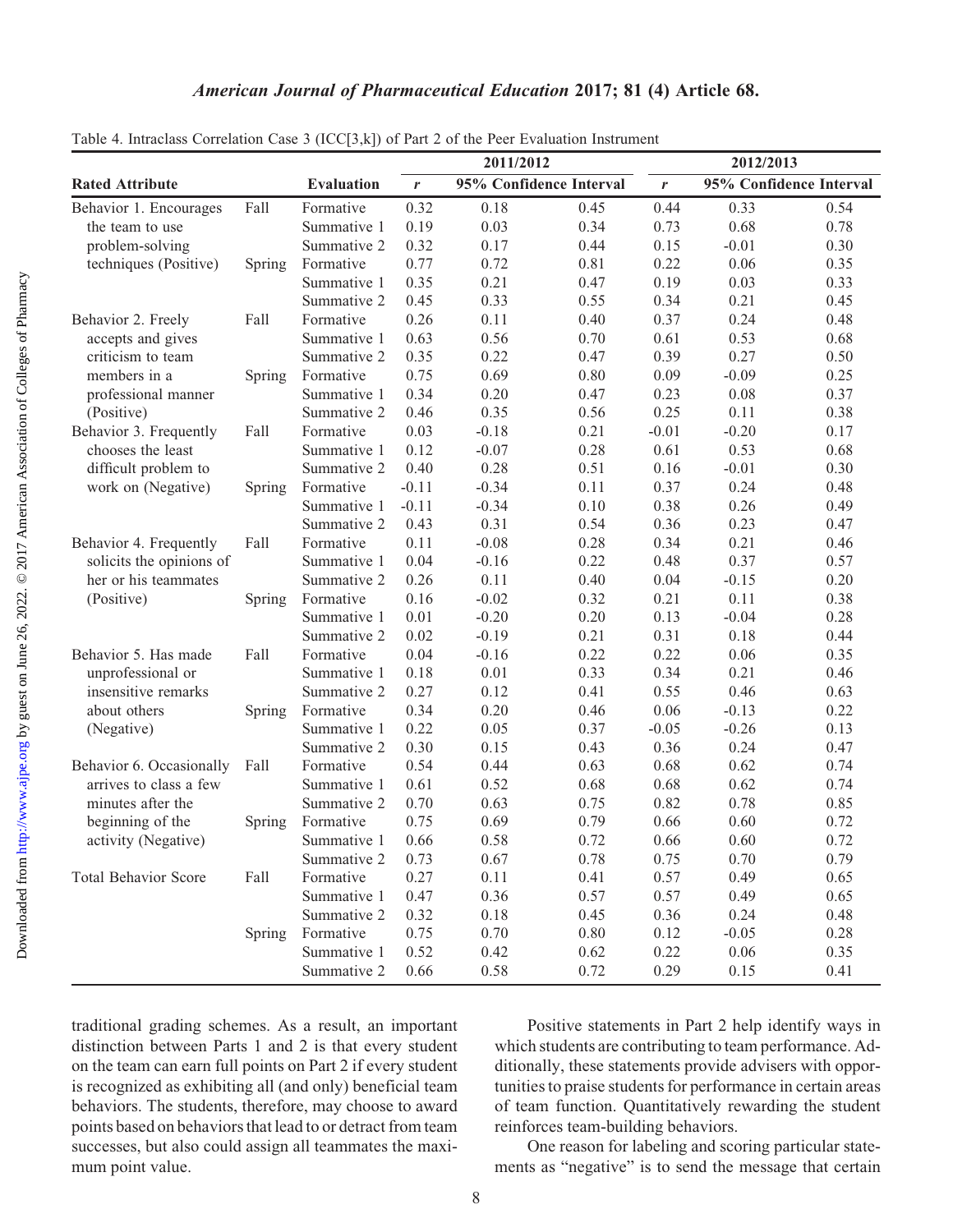behaviors can be deleterious to team cohesiveness. Quantitatively, the effect of exhibiting team-blocking behaviors is a reduction in the student's peer evaluation grade. The intended effect of being recognized by peers as interfering with team cohesiveness is increased self-awareness and the potential for remediating negative behaviors.

The additional statements in Part 2 describing neutral or ambiguous behaviors are intended to stimulate thought during the evaluation rather than generate points for grading. Data from Part 2 suggest that students are willing to check positive and negative behaviors based on merit rather than in an effort to maximize teammate scores. Unlike the forced ranking section, students have the option of awarding each teammate 6 points on the behavior checklist. The fact that scores for each academic year range from 2 to 6 shows that students are willing to distinguish good teammates from those who are not performing as well.

The points awarded in Part 3 are not conferred as a result of peer opinion, but are earned by completing all required comments for feedback. As a result, each student is accountable for earning 8 points (40%) of his or her own peer evaluation grade. This value was selected to generate significant impetus for students to provide comments to their peers.

The instrument demonstrates a level of validity consistent for use in a high stakes environment. The structural validity of the peer evaluation instrument was measured utilizing comment-score matching for the forced rankings and indicated students are more likely to make a qualitative comment in support of the highest ranking than the lowest ranking. Students assigning a 0 to a peer may feel as if ranking a student at the lowest position is equivalent to saying that team-member is *not* principled/ responsible/ supportive. The lowest position (a score of 0 on a team of 5) would be the fourth most principled/ responsible/ supportive person on the team. Within a high-functioning team, the "fourth most" position may actually reflect strong performance. Because of this possible misconception, students may have difficulty providing what could be interpreted as a negative comment. This interpretation of these results would indicate the instrument is structurally valid for the highest rankings and their matching comments. The instrument itself could be modified to allow students to select from a list of text responses (ie, most supportive, second most supportive, etc.) instead of from a numerical scale that includes 0. Adjustments to the training provided prior to using the instrument should be made to educate students on the true meaning of a low ranking and how to provide constructive and useful feedback to their team members. Finally, additional education could be provided to students to assist them in discerning most and fourth most rankings among their peers.

Based on the content validity evaluation using an intra-rater reliability analysis, the instrument, on average, was more consistent between raters with the "responsible" attribute. The principled and supportive categories did not provide similar results, with the majority of the evaluations falling well below the *a priori* agreement level. It may be easier for students to identify traits related to a team-member being responsible, leading to more agreement among raters for that attribute. The behaviors related to being principled and supportive may be more difficult to identify or observe leading to more variability in rankings. This would indicate that the measurements of principled and supportive attributes are not substantively valid, and students are having difficulty aligning these concepts to real-world behaviors. Additional education for students to assist with identifying teammate behaviors that are principled and supportive may improve the performance of the instrument in these areas.

Regarding the content validity of Part 2, there seems to be more consistency and agreement between evaluators when rating team members on positive behaviors than negative behaviors. It would seem, more often than not, that students are more willing to agree with each other and assign positive points to their team members than they are to assign negative points. Being on a team does create a sense of camaraderie and may lead to friendship bias when assigning points to peers. Because of this friendship bias phenomenon, it can be difficult to accurately ascertain from peers if a team member is demonstrating a negative behavior. Internal research does find that the instrument is fairly good at identifying team members who are overall a benefit or could be more of a benefit to the team. However, the great majority of students will fall into the average category.

The nature of the pharmacy program prevents a more rigorous analysis of the instrument because of the changes of teams each semester. Therefore, the ability of conducting an intra-rater reliability analysis over all three years is limited to only semester timeframes. In addition, the formative nature of instrument is intended to create growth among the student. Thus, we expect not to see the same results among a team between formative and summative assessments.

### **CONCLUSION**

Student peer evaluation can be a vital source of feedback for students learning in a team environment such as team-based learning. In addition, in courses using teambased learning, peer evaluation reflects student-generated assessment of the contribution to team learning by each team member. The peer evaluation instrument developed and implemented by Regis University School of Pharmacy